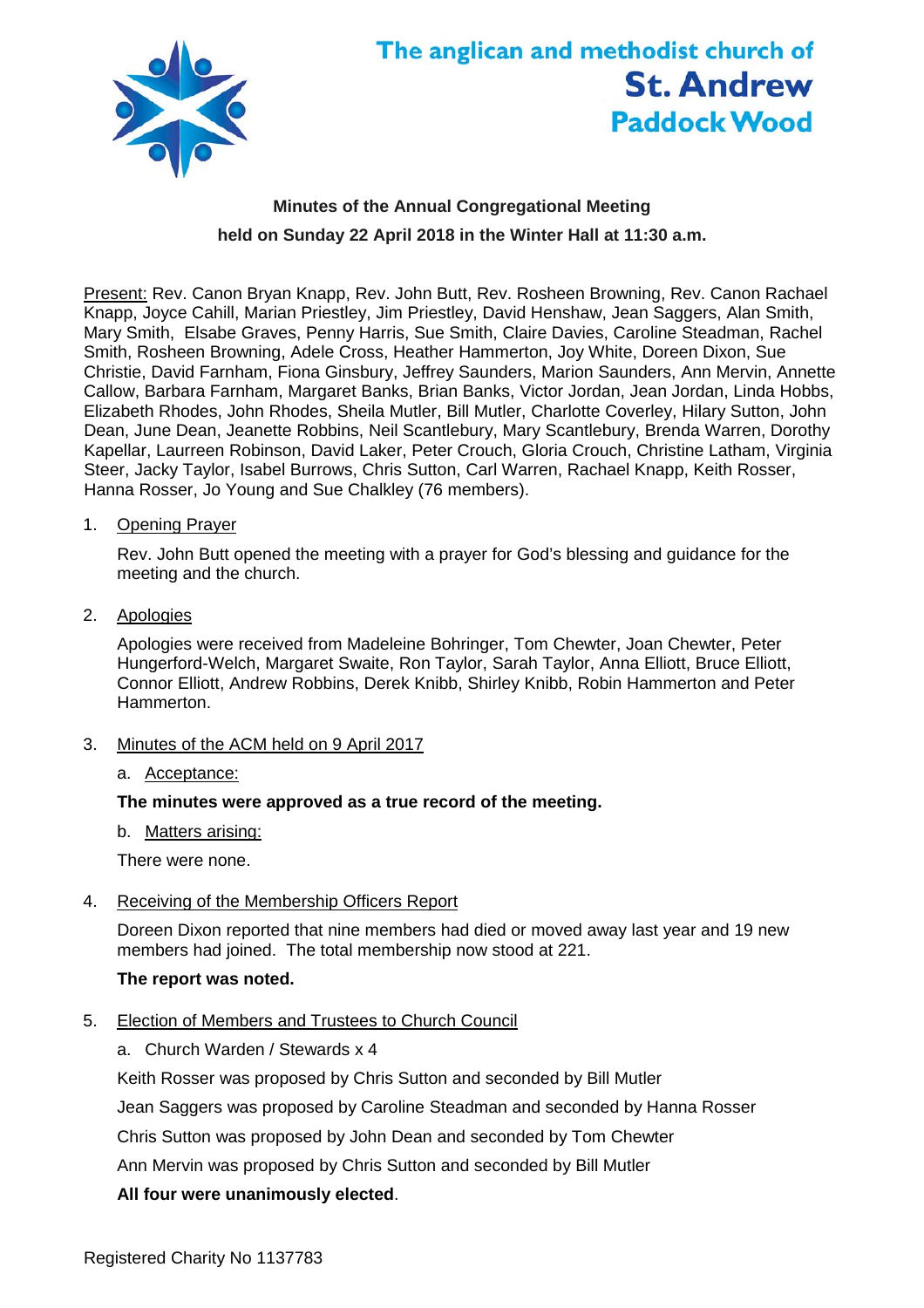# b. Deanery Synod Reps x 2

Jo Young was proposed by Caroline Steadman and seconded by Linda Hobbs Jim Priestley was proposed by Chris Sutton and seconded by Bill Mutler

# **Both were unanimously elected.**

# c. Ordinary Members x 3

Carl Warren was proposed by Chris Sutton and seconded by Bill Mutler

Sue Chalkley was proposed by David Farnham and seconded by Ann Mervin

Jacky Taylor was proposed by Chris Sutton and seconded by Sue Chalkley.

# **All three were unanimously elected** .

# 6. Receiving of the Trustees' Annual Report and Accounts

The Treasurer, Peter Crouch, presented his report and confirmed that the accounts had been approved by the independent examiner, Trevor Lane of Martin Jenks and Co.

Peter Crouch explained that the General Funds showed a deficit of £2,368 for the year. General Funds comprised the Parochial Fund, the main operating account, and the Halls, Magazine and Youth Club Funds.

Income for the year was up, thanks to a good response to the appeal last year and that was the main reason for being able to cover the expenditure for the year. Overall, expenditure was broadly at a similar level to last year. After bringing in the balances brought forward, the General Fund stood at £65,000.

The Designated Fund (excluding the fixed assets reserve) stood at £67,000 - this was money put aside for major building and equipment repairs and improvements.

Restricted funds totalled £17,000.

The balance sheet showed Fixed Assets of just over £1 million, representing the value of the Halls. less depreciation, and £9,716 being the written down value of furniture and equipment. The Net Current Assets at £150,000 was the amount held in the funds: Restricted £17,000, General £65,000 and Designated £67,000.

The church's financial position was quite good, however some reserves would need to be used to cover running costs in the coming year and there were are also substantial work on the Halls planned. For example, the heating boilers were reaching the end of their lives, as were all the kitchen cupboards and the floor in the Winter Hall. Work was also underway to improve working conditions for the youth workers and office staff.

Peter Crouch was congratulated by all for his sterling work.

# **The Accounts were unanimously received (proposed by Peter Crouch, seconded by Chris Sutton)**.

# **The Trustees' Annual Report was presented and accepted unanimously (proposed by Rev. Canon Bryan Knapp and seconded by David Henshaw).**

7. Clergy report

Rev. Canon Bryan Knapp presented the clergy report. He explained that the new Church Development Plan had been launched last year, focusing on the three headings: Called, Equipped and Confident. He gave an explanation of the meaning of each heading within the lives of each church member and how the Plan provides support for each church member to share their faith intentionally.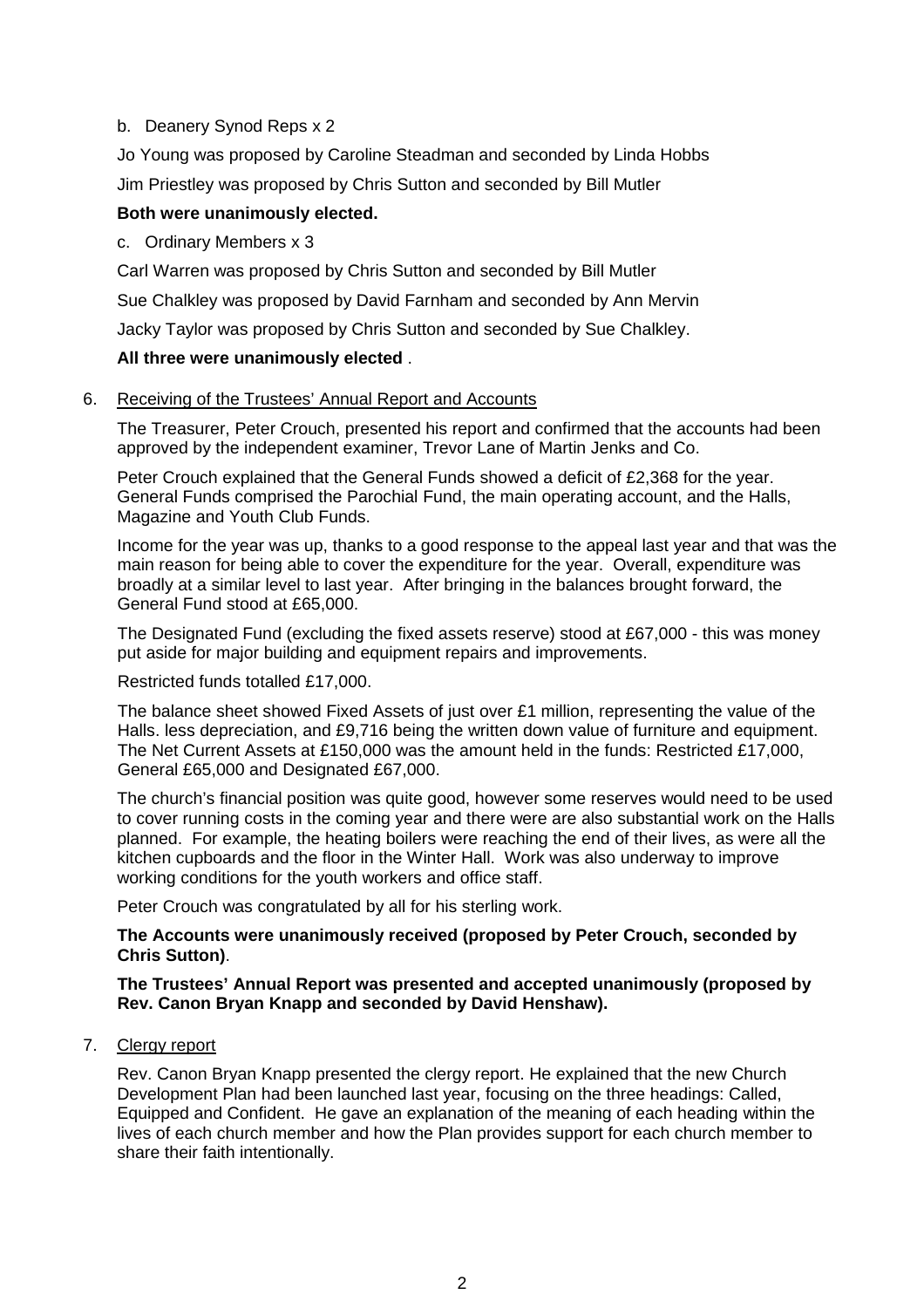He explained the changes in church leadership anticipated in 2019 with Rev. Rosheen Browning moving on from her curacy and Rev. John Butt retiring. There were also implications for the church as the new homes were built and more people welcomed into the community.

Rev Canon Bryan Knapp thanked church members for their support and urged everyone to continue to step out in confidence and boldness to continue to carry out God's work within themselves and within the church.

#### **The report was noted**.

#### 8. Receiving of Wardens and Stewards Report including Terrier, Inventory and Log

Jean Saggers presented the Wardens' Report. She thanked all who worked so hard behind the scenes including Caroline Steadman, Desmond Hillary and Anne Dunn. She thanked the Duty Wardens and she especially thanked the clergy on behalf of the church members for all their hard work throughout the year.

Ann Mervin and Keith Rosser were welcomed to the Warden team and thanked for standing. Jean Saggers explained that she and Chris Sutton were looking forward to working with them over the coming year.

The Rev. Canon Bryan Knapp thanked the Wardens and Steward for their support over this last year and in particular his thanks to Sue Chalkley who was standing down after 7 years in post. Sue had been tireless in her support of a number of areas in the life of our church along with the support she gives to Kondoa both for our parish and for the Rochester Diocese. The membership thanked her with a strong and vociferous round of applause.

#### **The report was signed and noted**.

9. Appointment of Sides people / Welcomers

Jean Saggers proposed, and Peter Crouch seconded, the following Church Members as sidespeople:

Lead sidespeople: Linda Hobbs, Sue Smith, Tom Chewter, Jeff Saunders and Jim Michie

Sidespeople: Joan Chewter, Daphne Crow, Marion Saunders, Carl Warren, Tricia Starr, David Henshaw, David Farnham, Barbara Farnham, Adele Cross, Doreen Dixon, Joyce Cahill, Jo Warren, Connor Elliot and Sam Giles

#### **The above sidespeople were unanimously approved.**

Jean Saggers then proposed, and Annette Callow seconded, the following Church Members as welcomers:

Sonia Wenborne, Dorothy Kapellar, Ann Mervin, John Leigh, Jeanette Robbins, Bill Muter, Jean Jordan, Sheila Bridges and Sylvia Lear.

#### **The above welcomers were unanimously approved.**

#### 10. Safeguarding Statement

Rev. Canon Rachael Knapp, Safeguarding Officer, explained that the church took safeguarding very seriously and that this was the responsibility of everyone who participated in the life of the church. She explained how St Andrew's followed the safeguarding guidance and outlined the policies and procedures and the arrangements for monitoring compliance by Church Council.

It was explained that the new Church of England safeguarding training supersedes all training offered previously and is available on line. The C0 course (basic awareness) should be undertaken by all Church Council members. This course had been run three times in March, with attendance from more than 80 people. Higher level courses, C1, C2 and C3, were also available on line.

#### **The Safeguarding Statement was noted.**